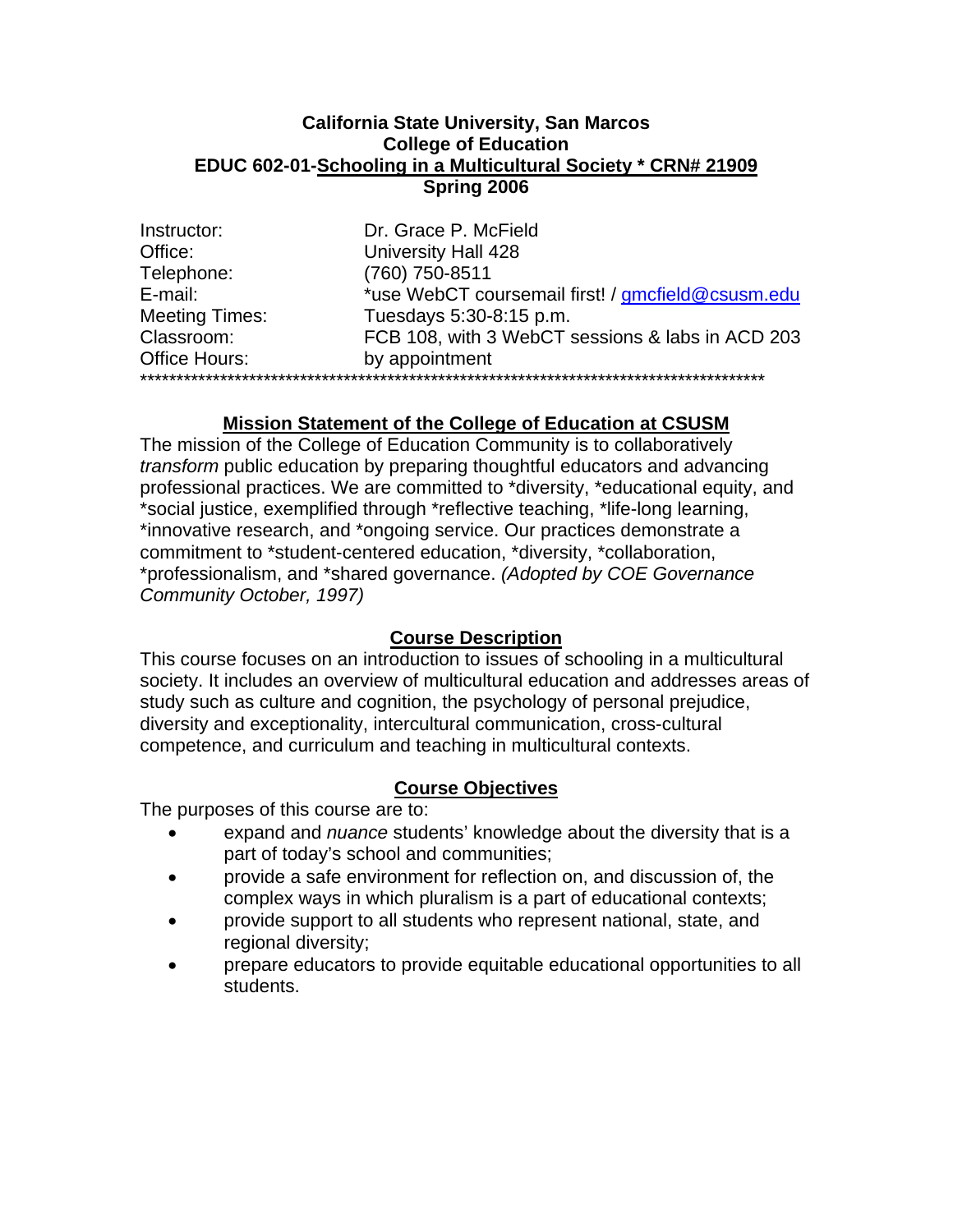## **GENERAL CONSIDERATIONS**

## **Professional Disposition**

The College of Education mission statement and professional standards (see below) are the driving force behind all readings and activity related to this class. This course addresses sensitive and controversial topics. We will be exploring these topics together and striving to expand our perspectives by considering the diverse lenses through which fellow educators see educational issues. Keep in mind that all students are expected to demonstrate professional behavior at all times. Professional behavior is defined herein as one that *consistently* demonstrates integrity, responsibility, tolerance, and respect for self and others. All students are expected to listen to different opinions, consider and reflect in depth on other points of view, and deal proactively with constructive criticism. Any unprofessional behavior is grounds for process and review of the candidate's continued participation in this course and/or program progress.

#### **Outcomes and Standards**

The context for, and scope of this course is aligned with standards for the Crosscultural Language and Academic Development (CLAD) endorsement, as articulated by the California Commission on Teacher Credentialing (CTC), and as approved by the faculty of the College of Education in development of the program approval documents. (Note: As of 2002, the CLAD competencies are collectively referred to as an *Authorization to Teach English Learners*.) Further consideration has been given to the alignment of standards for multicultural education as articulated by the National Council for Accreditation of Teacher Education (NCATE), the Interstate New Teacher Assessment and Support Consortium (INTASC), and the National Board for Professional Teaching Standards (NBPTS).

## **Academic Honesty**

Each student is expected to do his/her own work, and contribute equally to group projects and processes. Plagiarism or cheating is unacceptable under any circumstance. Cite all references and original authors. If there are questions about academic honesty, consult the University catalog.

#### **Appeals**

Every student has the right to appeal grades, or appeal for redress of grievances incurred in the context of any class. Disputes may be resolved informally with the professor, or through the formal appeal process. For the latter, consult the Associate Dean.

#### **Ability**

Every student has the right to equitable educational consideration and appropriate accommodation. Students having differing ability (mobility, sight, hearing, documented learning challenges, first language/English as a second language) are requested to contact the professor at the earliest opportunity. Every effort will be made to accommodate special needs. Students are reminded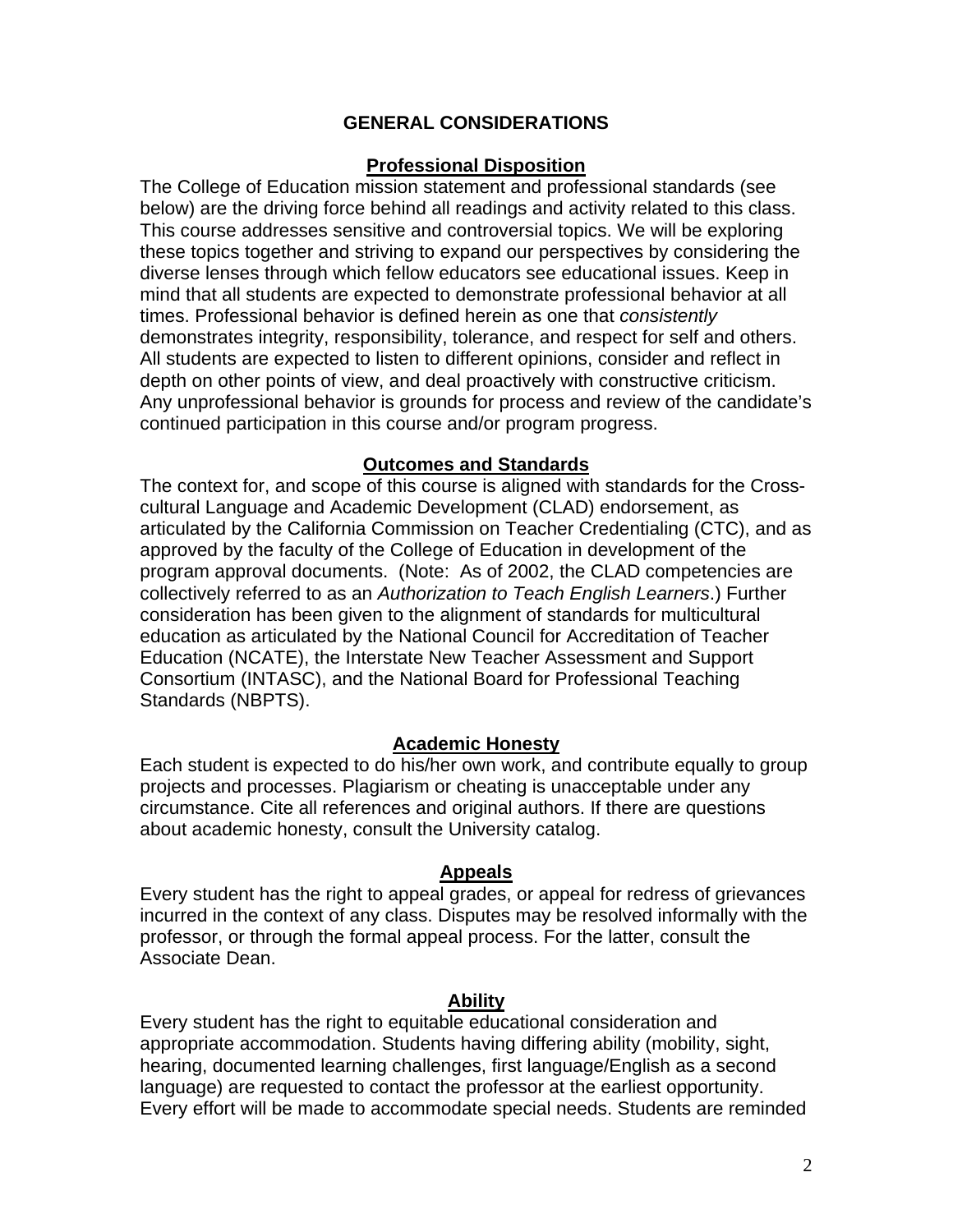of the availability of Disabled Student Services, the Writing Center, technology assistance in the computer labs, and other student support services available as part of reasonable accommodation for special needs students.

Students who require reasonable accommodations need to contact Disabled Student Services in order to make the necessary arrangements. This organization is located in Craven Hall, Room 5025a, and can be reached at (760) 750-4905 or (760) 750-4909 (TDD users).

# **College of Education Attendance Policy**

Due to the dynamic and interactive nature of courses in the College of Education, all students are expected to attend all classes and participate actively. At a minimum, students must attend more than 80% of class time, or s/he *may not receive a passing grade* for the course at the discretion of the instructor. Individual instructors may adopt more stringent attendance requirements. The instructor will determine procedures should the student have extenuating circumstances. (*Adopted by the COE Governance Community, December, 1997*). *FOR THIS CLASS: 1. If you miss three (3) classes you cannot receive a passing grade for the class. 2. I will allow up to two (maximum) makeup assignments for absences due to unreschedulable professional obligations, illnesses, emergencies, etc. on a case by case basis. Do talk to me at the earliest opportunity if you plan to / need to make up absences. 3. Do strive for punctuality, and be mindful of late arrivals and early departures.*

# **COURSE REQUIREMENTS**

## **Class Structure**

This course is structured as a graduate-level seminar. The success of a seminar course is dependent upon each and every participant being well prepared. My role will be to "facilitate" and to intervene or redirect class discussions as necessary, rather than to exclusively lecture on a weekly basis, or be the main focus of the class. You will work to develop your knowledge base through the readings, discussions, presentations and assignments.

Multiple approaches, methods, and teaching experiences are necessary strategies to accommodate various learning styles. Class formats and learning structures will vary and include whole and small group discussion, pair work (e.g., weekly Readings Discussion Leaders), and online work. Each week, two discussion leaders will facilitate online discussion of the week's readings on WebCT **prior to** class sessions. Discussion leaders need to: 1. post one to two questions \*\*before class, 2. summarize the student responses once \*\*before class, and 3. extend the online discussion in class. (Note: Also see the section on Readings Discussion Leaders below.)

Technology is integrated into both the instruction and assessment components of this course. You are expected to use WebCT and its modules such as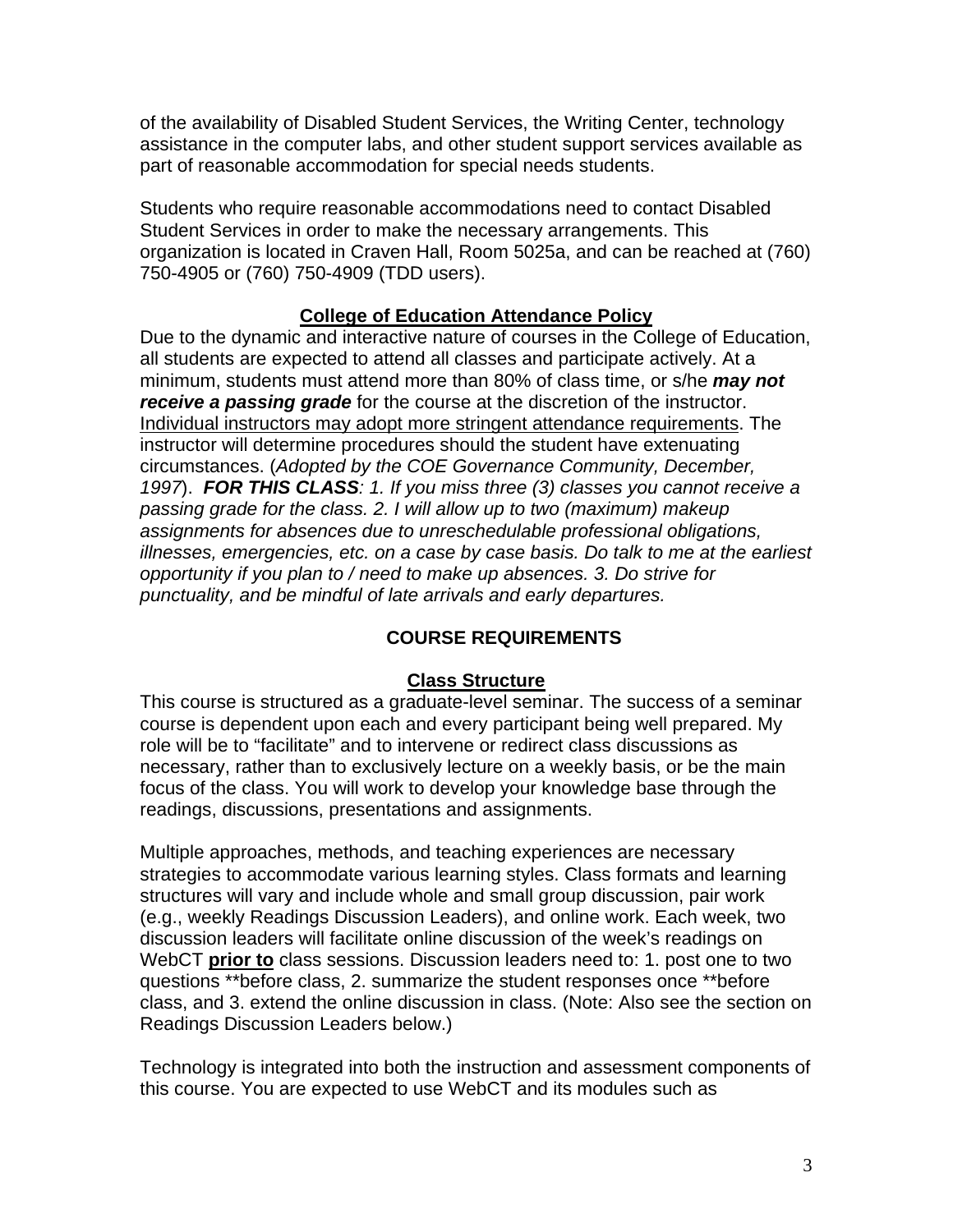coursemail, discussion board, resources, assignments, and occasionally other content modules. All student presentations need to be done in PowerPoint. Technology support is available in the Kellogg Library at the Academic Technology Help Desk @ 750-6505, ground floor.

## **GRADING POLICY**

*Note: I reserve the right to change, add to, or delete any material or assignment from the course.* 

## **Grading Scale:**

A=93+, A- =92-90, B+=89-88, B = 87-83, B- = 82 - 80, C+=79-78, C=77-73, C-=72-70, D+=69-68, D=67-63, D-=62-60, F=59 or lower. Students must receive a C+ or higher in all coursework in order to be eligible for or remain in Education programs.

#### **Submission Schedule**

All students enroll in university courses on a voluntary basis. All students are expected to manage professional and personal responsibilities accordingly. All required work needs to be submitted on time. Work submitted late, but within one week of the due date will be reduced by one letter grade. *Work received over one week late receives no credit.* 

#### **Grading Emphasis**

All work needs to reflect university level composition. All written assignments will be graded approximately 80% on content and analysis (detail, logic, synthesis of information, depth of analysis, etc.), and 20% on mechanics (grammar, syntax, spelling, format, uniformity of citation, etc.). All citations, where appropriate, will use APA format. Consult Library Services for the *Manual of Citation of the American Psychological Association,* or www.apastyle.org/index.html.

#### **Assignments**

The following are the course assignments, which total **600 points**.

#### **1. Attendance and Participation (150 points)**

It is expected that you will attend all class sessions and participate actively in all (online and face-to-face) class discussions.

Students are required to participate actively in class discussions both in person and online via WEBCT (see information concerning Readings Discussion Leaders below). Your discussions should be analytical, not just descriptive, and address issues, experiences, ideas, discussions, readings, & current events, related to the weekly readings and topics. A minimum of one substantial (in content, not length – about one thoughtful and cogent oral / written paragraph) comment in person and one online per week is required. (Approx. 10 points x 12 sessions = 120 at the sole discretion of the professor.)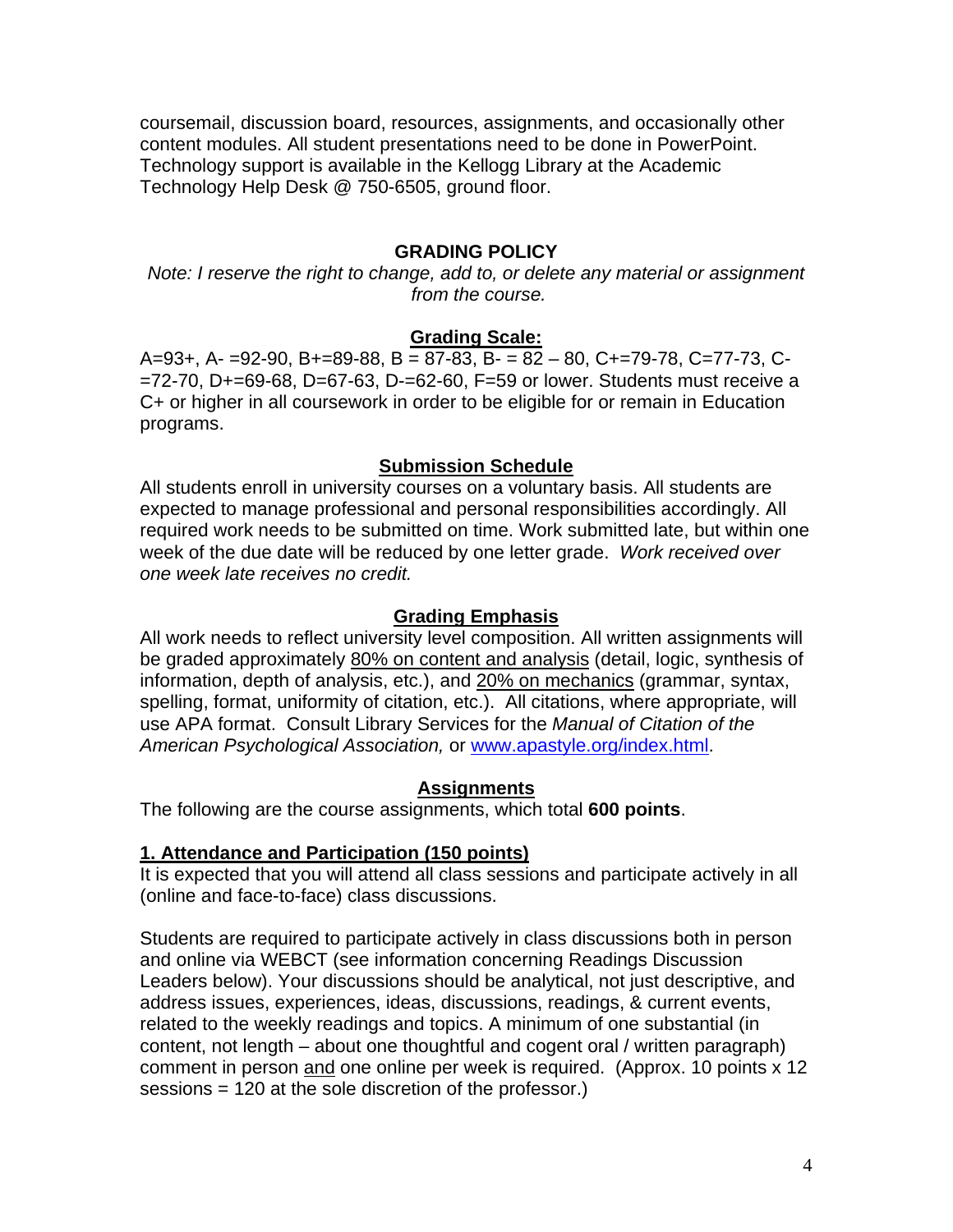Each absence equals minus 50 points. *If you miss three classes, you cannot receive a passing grade for the class.* (See College of Ed Attendance Policy.)

**2. Readings Discussion Leader (30 points)** - Individually or in pairs, you will lead a class discussion on assigned readings, choosing the aspects you wish to highlight. You will begin the discussion online by first posting questions, then summarizing diverse points and viewpoints from the discussion prior to class. Both the questions and summaries need to be posted by the agreed-upon time. You will then review the online discussion points made by peers on WebCT, and select a subtopic or two for a more thorough discussion in class. The length of the in-class discussion will be approximately 20 - 30 minutes.

You are welcome to use the questions or activities outlined by the text authors if you wish. *Each student or pair of students need(s) to turn in written questions used to lead their discussion at the end of the class session.* **DUE: Throughout the semester per signups.** 

# **3. "Hot Topics" in Education Leaders (30 points)**

Individually or in pairs, you will have the opportunity to present a "hot topic" in the area of multicultural education / social justice and equity of your choosing to the class. This assignment is designed to help you A) apply your readings to the real world, and B) help class members clarify the direction of their annotated bibliography or impact of their social justice action plans. For example, you may present on a hot topic at your school site (for example, the achievement gap) and consider this topic from multiple perspectives. Length: approximately 20 - 30 minutes. *Each student or pair of students need(s) to turn in written questions used to lead their "Hot Topics" discussion at the end of the class session.*

## **DUE: Throughout the semester per signups.**

| California Department of Education | San Diego Union Tribune   |
|------------------------------------|---------------------------|
| www.cde.ca.gov                     | www.signonsandiego.com    |
| <b>Education Week</b>              | <b>North County Times</b> |
| www.edweek.com                     | www.nctimes.com           |
| <b>Rethinking Schools</b>          | <b>Teaching Tolerance</b> |
| www.rethinkingschools.com          | www.tolerance.org         |

You can find ideas for hot topics on the following websites:

# **4. Multicultural Resources / Annotated Bibliographies (100 points)**

You will work individually or in pairs to collect multicultural resources related to your area of emphasis. The multicultural resources you collect can be used as a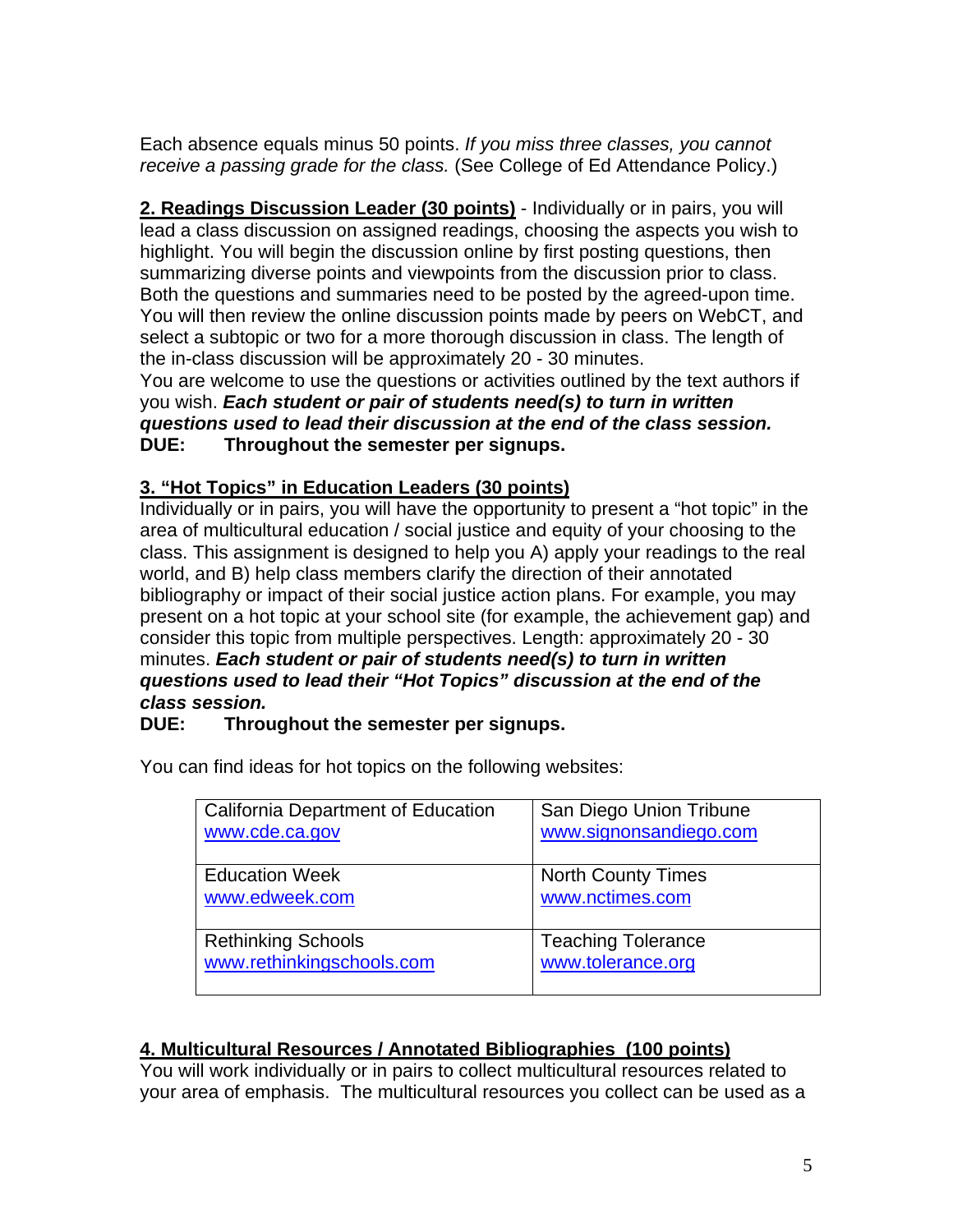basis for your thesis or project, or explore a specified topic for use in your classrooms, schools, and communities. You will write an annotated bibliography for **6 resources (minimum)**, using APA-style reference format, and include a brief summary for each reference. Be sure to use diverse resources including professional journal articles, government / public education sources, general newspapers, videos, or professional conference presentations You will prepare a 15-minute poster presentation for the class based on the selected resources, and share the bibliography with everyone in the class (either electronically or in hardcopy).

# **DUE: March 21 - In-class poster fair**

# **5. Initial and Final Social Justice Personal Reflections (50 pts x 2 = 100 pts)**

In the initial paper, you will reflect on what social justice means to you, with attention to the course description and objectives. You will describe your past experience with issues of diversity, highlighting one positive and one challenging experience you have encountered in your personal or professional life. The recommended length of a Personal Reflection is 3 - 4 pages, double spaced. You may use a narrative or matrix format. The matrix format will be modeled in class. **DUE: January 24** 

In the final paper, you will focus on the impact of the course on your personal or professional identity and work, with attention to the role and responsibility you have in facilitating social justice in the classroom (or beyond). You may include two sections as follows: A) Address explicitly how you met the four course objectives. Include what you learned about each topic, and to explicitly state what led to your learning (e.g., a particular reading, event, discussion, reflection writing, etc.).

B) Address the 4 goals and 5 steps as outlined in Ch. 12 of Anti-Bias Curriculum. Final reflections will be turned in at the end of the semester and will not be returned, so do keep copies of all your work. **DUE: May 2** 

## **6. Social Justice Action Plan (Individual Work -- 50 x 2 = 100 points)**

**A. Individual Anti-Bias Action Plans** You will have the opportunity to develop an individual social justice action plan that specifically addresses your new understanding of critical pedagogy in relation to schooling in a multicultural society. Our discussions throughout the semester should help you identify issues about your classroom, your students, your school, your district, the community and/or your overall professional work.

You will submit an Action Plan on two of the nine topics covered in this course. You may include artifacts from your teaching such as samples of student writing, tests, etc. as applicable. Example: you may use p. 15 in *Anti-Bias Curriculum* and document the process of selecting anti-bias materials for your classroom.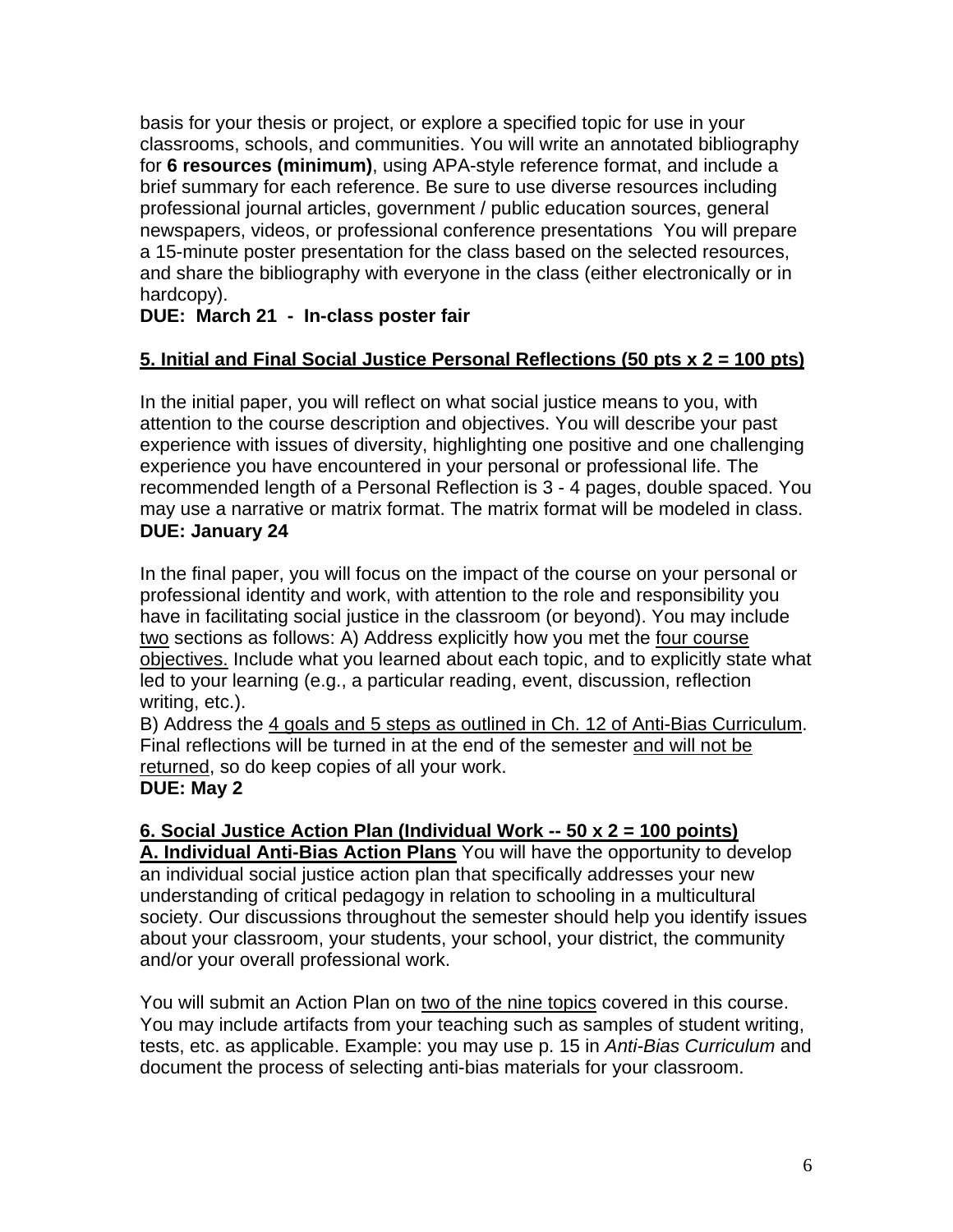Another example is to use pp. 18-19 in *Anti-Bias Curriculum* as a guide to develop and implement anti-bias stories for use in the classroom.

## **DUE: choose two dates in the semester from the syllabus**

## **B. Final Anti-Bias Action Plan Guide (Group Work -- 50 points)**

The purpose of this assignment is to have you reflect on the action plans you have prepared during this semester; to allow for the study and discussion of your colleagues' action plans; and to facilitate the implementation of action plans in the future. \*\*You will work in groups of about five members. Each member will contribute at least one action plan of his/her choice from previous individual action plans. The group members need to 1. sequence; 2. combine and extend; 3. format; 4. edit and revise individual action plans into a one streamlined and final Anti-Bias Action Plans. Your group plan needs to include five different major topics from the semester. The # of group members needs to equal at least the # of Action Plans in the Guide.

## **DUE: May 2**

## **C. Final Anti-Bias Action Plan Guide Presentation (Group Work -- 40 points)**

Your group will prepare a 20-minute PowerPoint presentation for the class. The group will provide a brief overview of the various action plans in your group plan, but just pick one to present in depth. The group will present with appropriate visual guides for the audience (e.g., You can just show your PowerPoint or Word file on the projection screen since we have a Smart Classroom. Be sure to have an electronic file accessible through either WebCT/CD/flash drive/ attached file to your email for projection.).

Your group's presentation may include artifacts and evidence from the classroom in which an Action Plan was implemented successfully. All groups agree to distribute the PowerPoint outline of their Comprehensive Action Plan on WebCT for access by all members of the class, and educators at large (all authors will be given appropriate credit unless anonymity is expressly requested) pursuant to grading and approval for dissemination by the professor. **DUE: May 2**

## **Required Texts:**

\* Derman-Sparks, L. (1989). Anti-Bias Curriculum: Tools for Empowering Young Children. Washington, D. C.: National Association for the Education of Young Children. ISBN: 0-935989-20-X.

\* Krashen, S. D. (1999). Condemned Without a Trial: Bogus Arguments Against Bilingual Education. Portsmouth, NH: Heinemann. ISBN: 0-325-00129-4

\* Pang, V. O. (2005). Multicultural Education: A Caring-Centered, Reflective Approach. Second Edition. Boston, MA: McGraw Hill. ISBN 0-07-282788-2. \* Course Reader: Available @ CopyServe (San Marcos/Rancho Santa Fe) 760- 599-9923.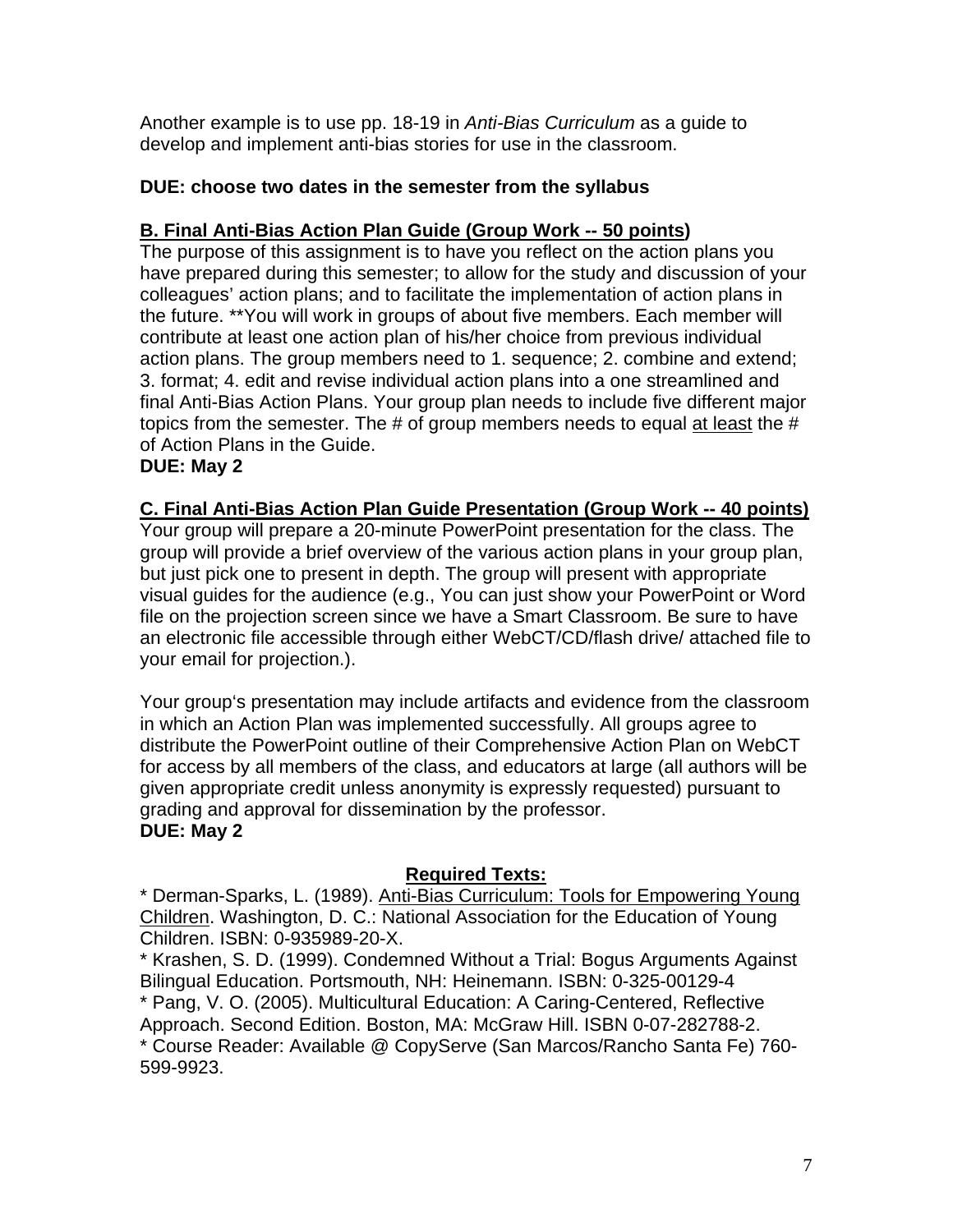\*Optional Text: Howard, G. (1999). We can't teach what we don't know: White teachers, multiracial schools. New York: Teachers College Press. ISBN: 0-8077- 3800-X.

# **Schedule of Classes**

Note: The instructor reserves the right to modify all syllabi content. Readings Discussion Leaders: Post questions by Thursday midnight. Responders post responses by Sunday evening / Monday morning. Discussion Leaders post summaries by Tuesday 9 a.m. Applies to Hot Topics Leaders for WCT sessions on 3/14, 4/11 and 4/18

**Session 1 1/17/06 Introduction** 

Introductions, Course Overview, Community Ground Rules

Readings Discussion Leader Signups, Hot Topic Leader Signups

WebCT Overview/Lab ACD 203,

Activity: What is social justice? What do you know? What do you want to know?

## **Session 2 1/24/06 A Culturally Relevant and Caring Teacher and the Anti-Bias Curriculum**

Pang, Ch. 1 – Why Multicultural Education? Pang, Ch. 2 – Why is Culture Important? The Power of Culture.

Readings Discussion Leaders \_\_\_\_\_\_\_\_\_\_\_\_\_\_\_\_\_\_\_\_\_\_\_

Derman-Sparks, Ch. 1 – Why an Anti-Bias Curriculum? Derman-Sparks, Ch. 2 – Creating an Anti-Bias Curriculum

Hot Topic Leaders: \_\_\_\_\_\_\_\_\_\_\_\_\_\_\_\_\_\_\_\_\_\_\_\_\_\_\_\_\_\_\_\_\_\_\_\_\_\_

# **DUE: Initial Social Justice Reflection**

**Session 3 1/31/06 Confronting Prejudice in Ourselves and Our Schools and Working with Children about Racial and Cultural Differences and Similarities**

Pang, Ch. 3 – What are Our Hidden Hurdles? Pang, Ch. 4 – How Does it Feel to be Discriminated Against? WebCT Resource: Wise: White Like Me.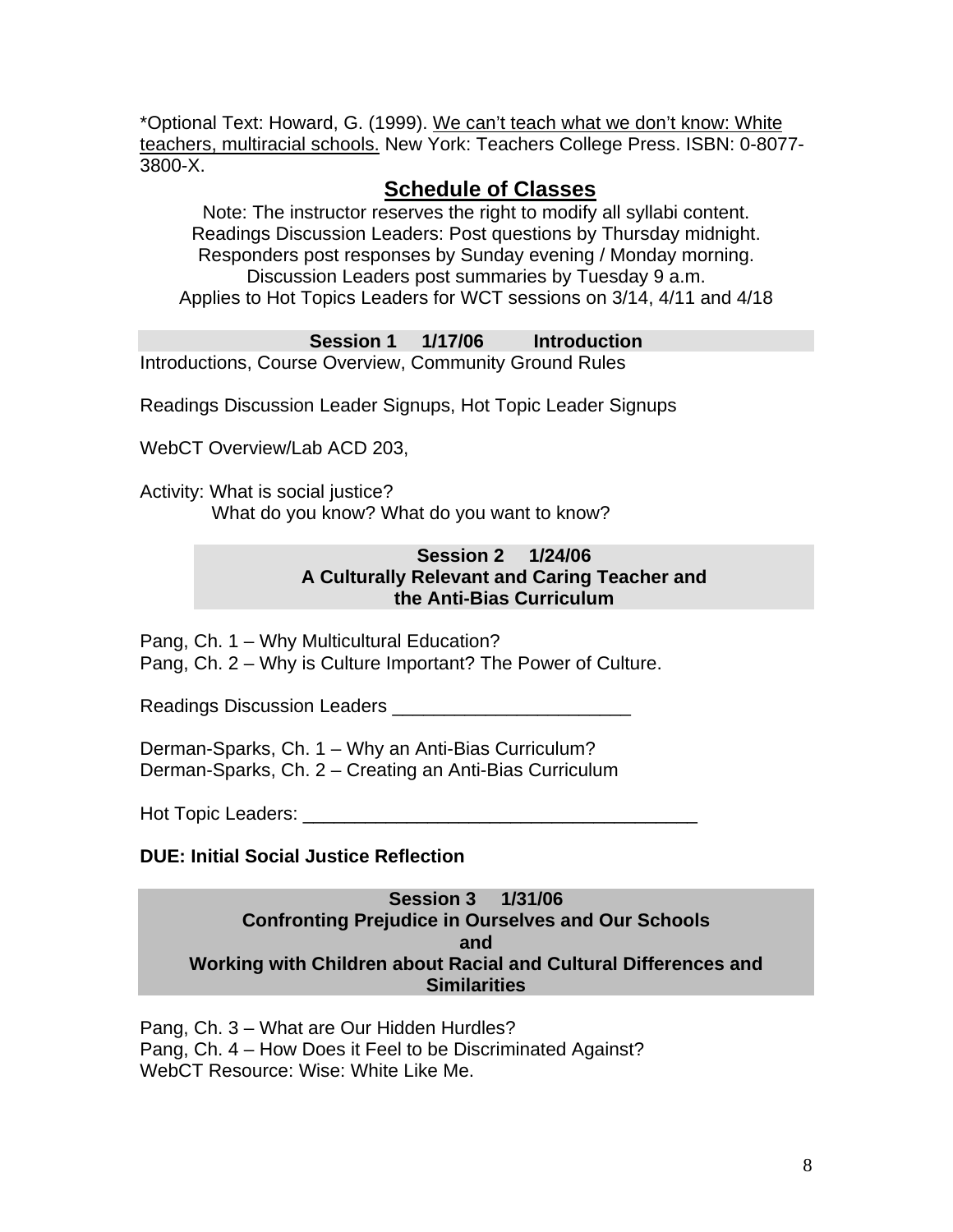Readings Discussion Leaders **Example 20 Set 10** CONT'D

Derman-Sparks, Ch. 3 -- Beginnings: Working With 2-Year-Olds Derman-Sparks, Ch. 4 -- Learning about Racial Differences and Similarities Derman-Sparks, Ch. 7 -- Learning about Cultural Differences and Similarities

Hot Topic Leaders: \_\_\_\_\_\_\_\_\_\_\_\_\_\_\_\_\_\_\_\_\_\_\_\_\_\_\_\_\_\_\_\_\_\_\_\_\_\_

## **DUE: Culturally Relevant Teacher /Anti-Bias Curriculum / Wk 2 Action Plan, via WebCT AND paper version.**

## **Session 4 2/7/06 Social Justice at Structural and Individual Levels: Fighting Racism and Resisting Stereotyping**

Pang, Ch. 5 – Aren't Mary and Michael Too Young to be Prejudiced? Pang, Ch. 6 – How can I Look beneath the Surface for Prejudice in Schools?

Readings Discussion Leaders \_\_\_\_\_\_\_\_\_\_\_\_\_\_\_\_\_\_\_\_\_\_\_

Derman-Sparks, Ch. 8 - Learning to Resist Stereotyping and Discriminatory **Behavior** 

Course Reader: Briggs, H. E. and Paulson, R. I. (1996). "Racism." In Finding solutions to social problems (Mattaini & Thyer, Eds.).

Hot Topic Leaders: \_\_\_\_\_\_\_\_\_\_\_\_\_\_\_\_\_\_\_\_\_\_\_\_\_\_\_\_\_\_\_\_\_\_\_\_\_\_

## **DUE: Confronting Prejudice / Wk 3 Action Plan, via WebCT AND paper version.**

## **Session 5 2/14/06 Multicultural Education: Framework and Principles and**

Pang, Ch. 7 – What is Caring-Centered Multicultural Education? Pang, Ch. 8 – What does it mean to be a Reflective Teacher?

Readings Discussion Leaders **Leaders** 2008

In class: Begin Linguistic Diversity: **American Tongues video clip & nonverbal communication activity.** 

Hot Topic Leaders: \_\_\_\_\_\_\_\_\_\_\_\_\_\_\_\_\_\_\_\_\_\_\_\_\_\_\_\_\_\_\_\_\_\_\_\_\_\_

**DUE: Fighting Racism / Wk 4 Action Plan, via WebCT AND paper version.**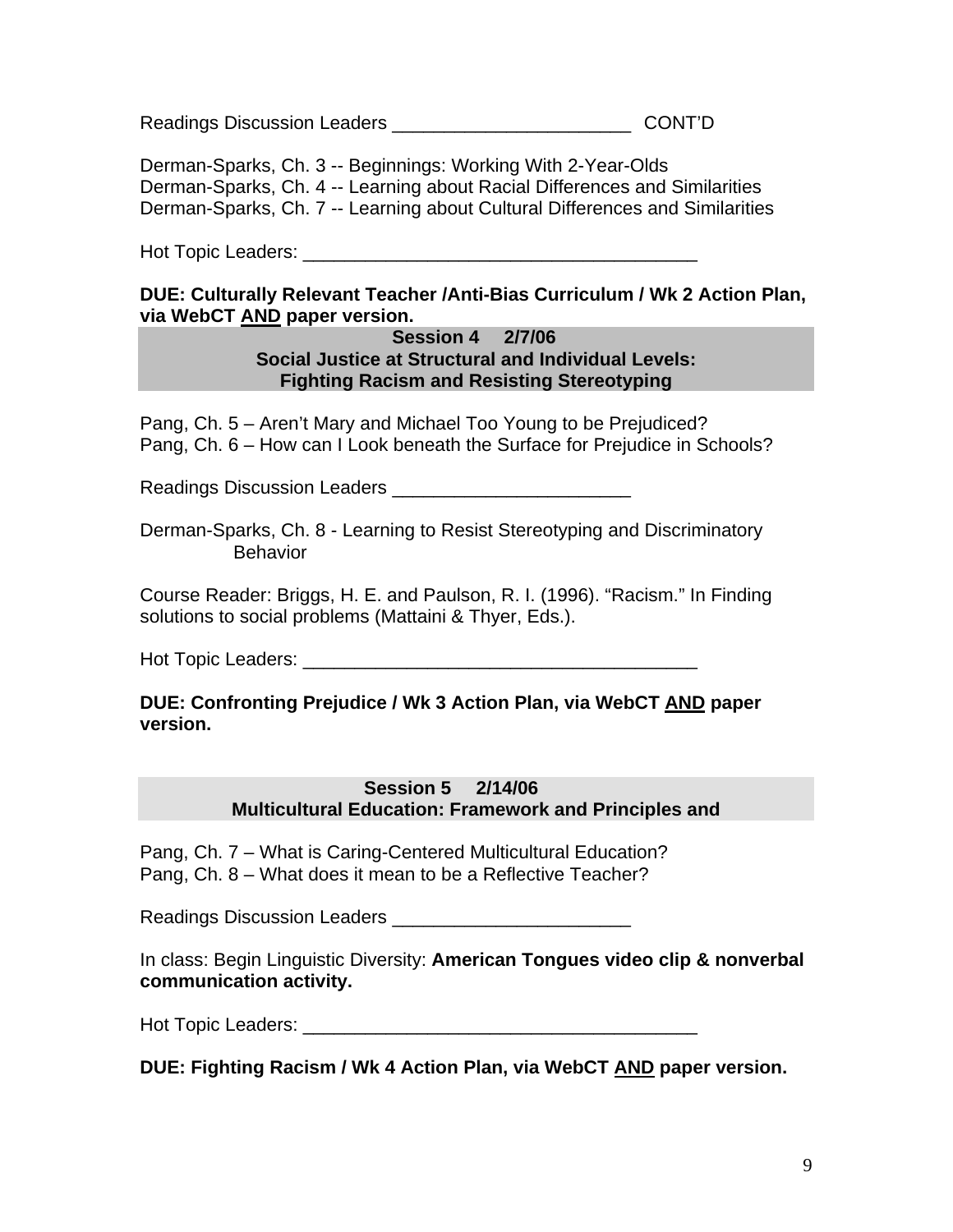## **Session 6 2/21/06 Linguistic Diversity (Part I)**

#### **Language Policy, Past and Present**

Course Reader: Ricento, T. (1996). A Brief History of Language Restrictionism

Course Reader: Crawford, J. (2000). At War with Diversity excerpts:

- a. Anatomy of the English Only Movement pp. 4-30
- b. Native American Language Loss pp. 53-83 **(**includes Seven Hypotheses on Language Loss, p. 66-83)
- c. Language Rights pp. 98-103.

Readings Discussion Leaders \_\_\_\_\_\_\_\_\_\_\_\_\_\_\_\_\_\_\_\_\_\_\_

## **Learning a New Language**

Pang, Ch. 9 – How do Students Learn a Second Language? Course Reader: Tse, 1998: Ethnic Identity Formation and Its Implications for Heritage Language Development

Readings Discussion Leaders \_\_\_\_\_\_\_\_\_\_\_\_\_\_\_\_\_\_\_\_\_\_\_

Hot Topic Leaders: **Example 20** Figure 20 Figure 20 Figure 20 Figure 20 Figure 20 Figure 20 Figure 20 Figure 20 Figure 20 Figure 20 Figure 20 Figure 20 Figure 20 Figure 20 Figure 20 Figure 20 Figure 20 Figure 20 Figure 20

# **Session 7 2/28/06 Linguistic Diversity (Part I)**

# **AAVE African American Vernacular English**

- 1. Course Reader: Rickford (1999): Chapter 1: Phonological and Grammatical Features of African American Vernacular English (AAVE)
- 2. Course Reader: Rickford (1999): Chapter 15: Suite for Ebony and Phonics

Readings Discussion Leaders \_\_\_\_\_\_\_\_\_\_\_\_\_\_\_\_\_\_\_\_\_\_\_

# **The Role of Research in Language Policy**

- 3. Condemned without a Trial: Chs. 1 6
- 4. Course Reader: Krashen, Park, and Seldin (2000): Bilingual Education in Arizona
- 5. Course Reader: Krashen and McField (2006) What Works for English Learners? Reviewing the Latest Evidence

Hot Topic Leaders: \_\_\_\_\_\_\_\_\_\_\_\_\_\_\_\_\_\_\_\_\_\_\_\_\_\_\_\_\_\_\_\_\_\_\_\_\_\_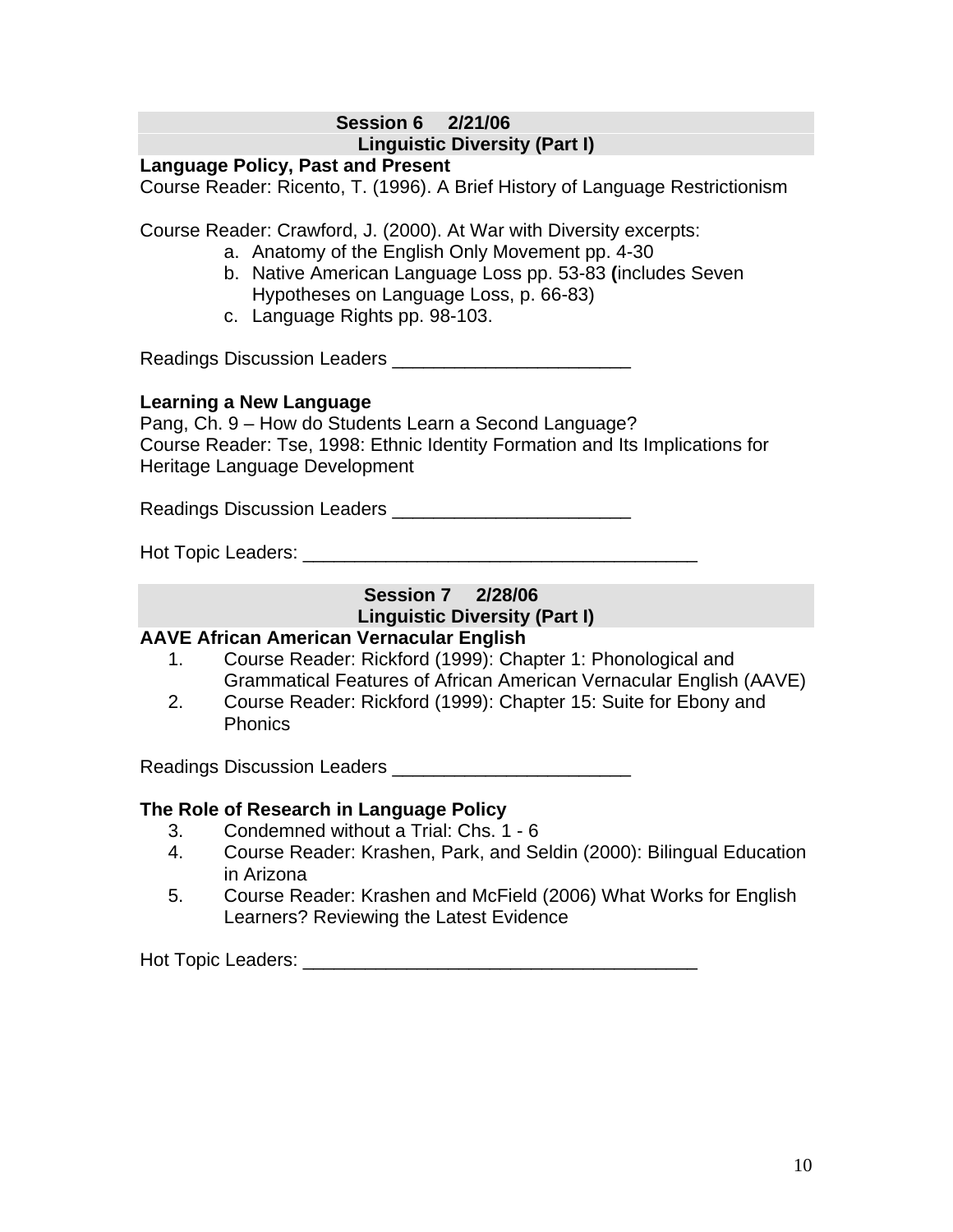#### **Session 8 3/7/06 Culturally Relevant Teaching**

Pang, Ch. 10 What is Culturally Relevant Teaching? Pang, Ch. 11 How Can I make the Curriculum Culturally Meaningful?

Readings Discussion Leaders **Example 20** 

Course Reader: Park, C. (2000). Learning Style Preferences of Armenian, African, Hispanic, Hmong, Korean, Mexican, and White Students in Secondary Schools.

Course Reader: Park, C. (1997). Learning Style Presences of Asian American Students in Secondary Schools.

Readings Discussion Leaders **Example 20** 

## **DUE: Linguistic Diversity Action Plan / Wks 6 - 7 via WebCT AND paper version.**

Hot Topic Leaders: **Example 20** Figure 20 Figure 20 Figure 20 Figure 20 Figure 20 Figure 20 Figure 20 Figure 20 Figure 20 Figure 20 Figure 20 Figure 20 Figure 20 Figure 20 Figure 20 Figure 20 Figure 20 Figure 20 Figure 20

In Class: Begin Diversity and Assessment: History of Testing

## **Session 9 3/14/06 (WEBCT SESSION) Diversity and Assessment**

## **Theories of Intelligence**

Film (On reserve in the Media Library, Kellogg Library): How are Kids Smart? / Howard Gardner's MI Theory

## **Facilitating Sensitivity Toward Children with Special Needs**

Film (On reserve in the Media Library, Kellogg Library): FAT City Anti-Bias: Ch. 5: Disabilities.

\*\*Refer to tests that you use for assessment or program placement.

Readings Discussion Leaders **Example 20** 

Hot Topic Leaders: **Example 1**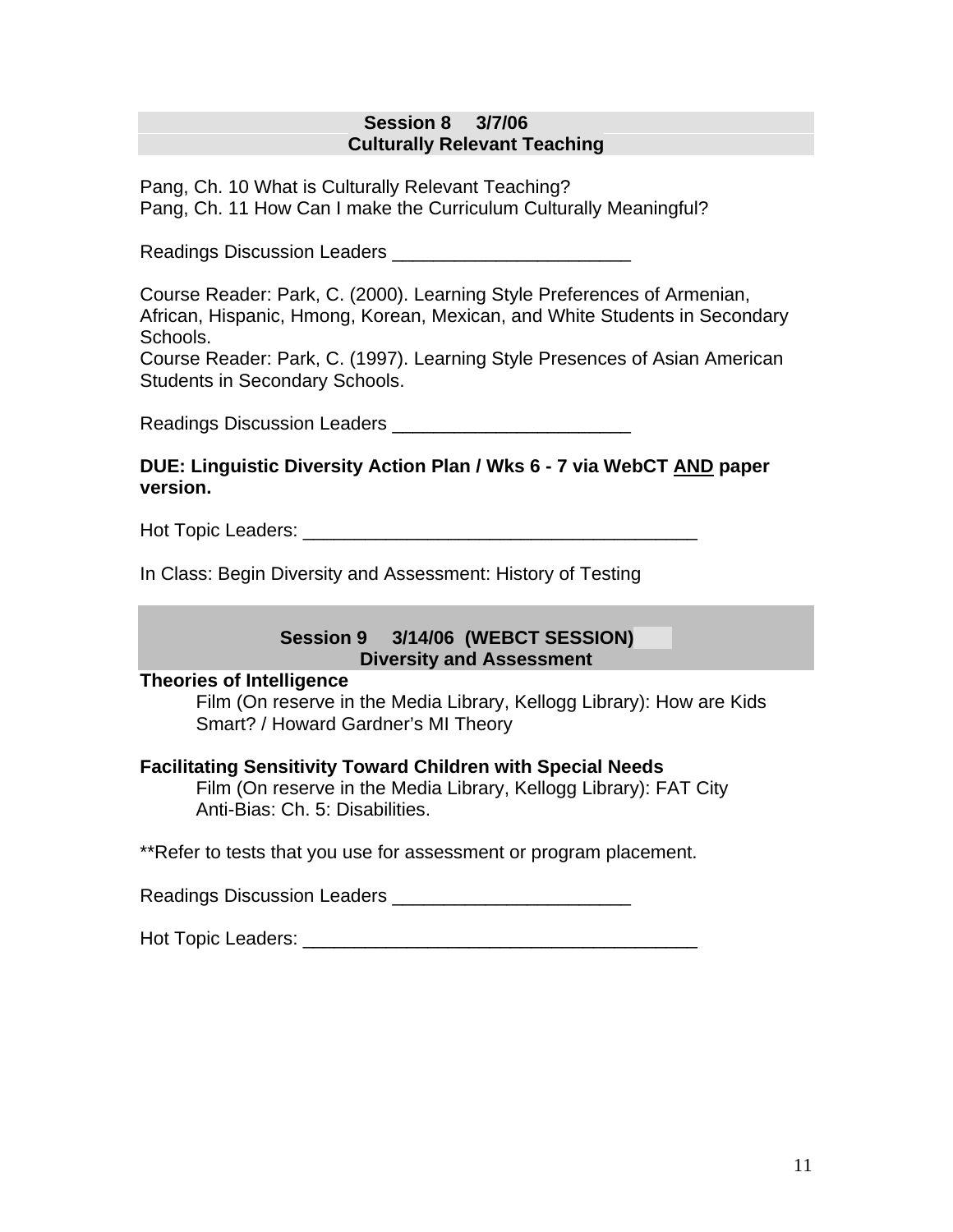## **Session 10 3/21/06 Religious Diversity**

\*\*\*TBA Refs on religious diversity here

Readings Discussion Leaders \_\_\_\_\_\_\_\_\_\_\_\_\_\_\_\_\_\_\_\_\_\_\_

**DUE: Culturally Relevant Instruction / Wk 8 Action Plan, via WebCT AND paper version.** 

**DUE: Diversity in Assessment / Wk 9 Action Plan, via WebCT AND paper version.**

Hot Topic Leaders: **Example 20** For the set of the set of the set of the set of the set of the set of the set of the set of the set of the set of the set of the set of the set of the set of the set of the set of the set of

## **DUE: Annotated Bibliography Poster Fair**

#### **Session 11 3/28/06 No Class / Spring Break week LAB AVAILABLE FOR INDIVIDUAL / GROUP WORK**

#### **Session 12 4/4/06 Listening to and Collaborating with Diverse Community Members**

## **African American/Native American/Asian American Perspectives**

Course Reader: Delpit, Chapter 1: "Skills and Other Dilemmas of a Progressive Black Educator." Pp. 11-21.

Chapter 2: "The Silenced Dialogue." Pp. 21-47.

Chapter 5: "Hello, Grandfather." Pp. 91-104.

Chapter 6: "Teachers' Voices." Pp. 105-134.

Course Reader: Pang, V. O. (1998): Educating the Whole Child

Readings Discussion Leaders \_\_\_\_\_\_\_\_\_\_\_\_\_\_\_\_\_\_\_\_\_\_\_

Anti-Bias: Ch. 11, Working with Parents

Readings Discussion Leaders **Example 20** 

Hot Topic Leaders: \_\_\_\_\_\_\_\_\_\_\_\_\_\_\_\_\_\_\_\_\_\_\_\_\_\_\_\_\_\_\_\_\_\_\_\_\_\_

**DUE: Religious Diversity / Wk 11 Action Plan, via WebCT AND paper version.**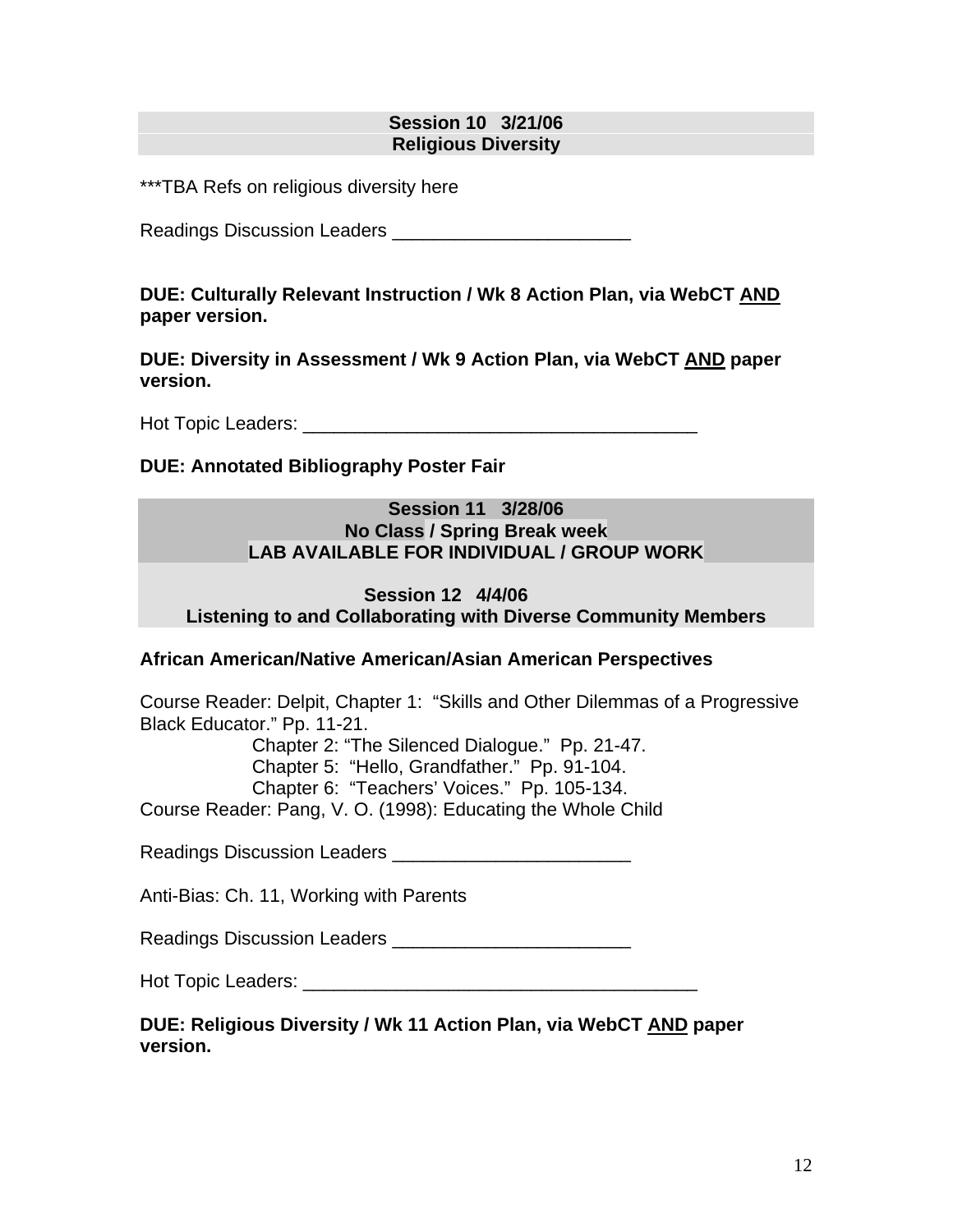## **Session 13 4/11/06 WEBCT Session / AERA Conference Gender & Sexual Identity and Interacting with Students' Caregivers / Diverse Family Structures**

- 1. WebCT Resource: DeJean: Gay Male High School Teacher
- 2. \*\*Locate resources, books and films addressing diversity in gender roles, sexual identity, and family structures.
- 3. Anti-Bias: Chapter 6: Learning about Gender Identity.

Hot Topic Leaders: \_\_\_\_\_\_\_\_\_\_\_\_\_\_\_\_\_\_\_\_\_\_\_\_\_\_\_\_\_\_\_\_\_\_\_\_\_\_

**DUE: Collaboration / Wk 12 Action Plan, via WebCT AND paper version.** 

## **Session 14 4/18/06 POSSIBLE WEBCT SESSION / LAB AVAILABLE FOR INDIVIDUAL OR GROUP WORK**

## **Group work on Comprehensive Action Plan Guides.**

Hot Topic Leaders: **Example 20** For the set of the set of the set of the set of the set of the set of the set of the set of the set of the set of the set of the set of the set of the set of the set of the set of the set of

#### **Session 15 4/25/06 Making Change Happen**

Pang, Ch. 12 How can I remain effective in my teaching?

Readings Discussion Leaders **Example 20** 

Anti-Bias, Ch. 9 -- Activism with Young Children Anti-Bias, Ch. 10 -- Holiday Activities in an Anti-Bias Curriculum Anti-Bias, Ch. 12 -- Getting Started: A Self-Education Guide

Readings Discussion Leaders \_\_\_\_\_\_\_\_\_\_\_\_\_\_\_\_\_\_\_\_\_\_\_

Hot Topic Leaders: **Example 1** 

**DUE: Gender Action Plan, via WebCT AND paper version.** 

**Session 16 5/2/06 Group Presentations and Wrapup** 

## **Final Comprehensive Action Plan Group Presentations**

**DUE: 1. Final Anti-Bias Action Plan Guide (Group work)** 

 **2. Final Social Justice Reflection / Outcome Assessment (Individual work)** 

**Both via WebCT AND paper versions**